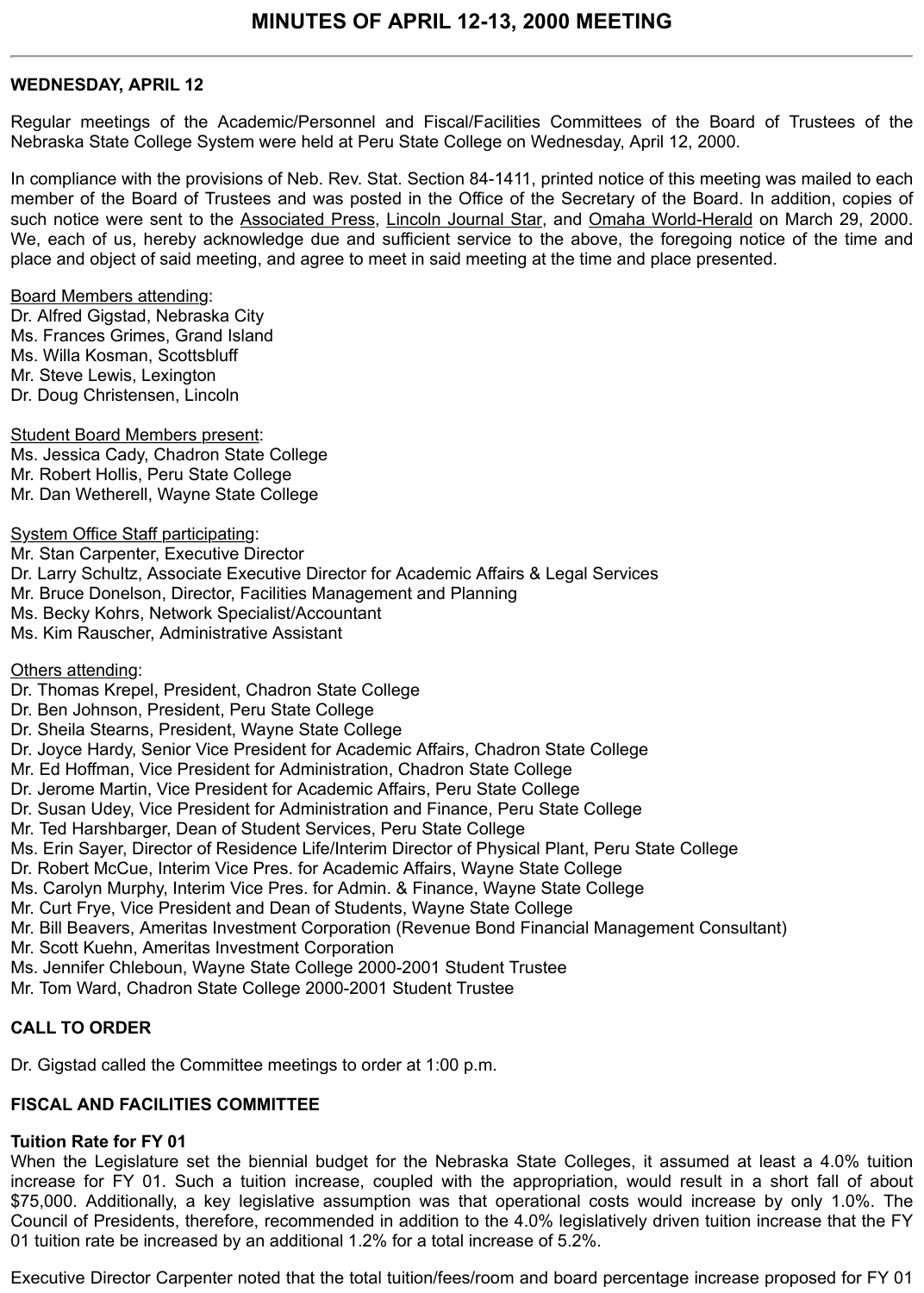is 4.32% and that peer institutions surveyed anticipate 6-10% tuition rate increases for FY 01.

Board members voiced the need to lobby the legislature for a greater percentage of funding. Mr. Lewis suggested a review of student financial aid trends would also be beneficial.

The Fiscal and Facilities Committee unanimously recommended a 5.2% tuition increase to the full Board.

## **Contingency Maintenance Requests**

Mr. Bill Beavers, the Board's revenue bond financial management consultant, discussed the College requests to spend surplus funds for Contingency Maintenance Projects on their campuses. He reviewed the history of the Nebraska State College System contingency maintenance program and reviewed the requests for 2000-2001 as follows:

Chadron State College..................... \$479,000 Peru State College.......................... \$385,000 Wayne State College....................... \$400,000

The Fiscal and Facilities Committee unanimously recommended approval of the contingency maintenance requests to the full Board.

## **Chadron State College, Contingency Maintenance Reallocation**

Chadron is requesting authorization to reallocate \$20,000 from Resolution 4/8/98 (Student Center Bookstore remodel) to miscellaneous items needed in the Student Center (LCD projector, repair of the portable stage and skirting for the stage, PA system upgrades, and furniture recovering). The Fiscal and Facilities Committee unanimously recommended approval of the reallocation to the full Board.

## **Fee Recommendations**

The College requests for fee increases for FY 01 are modest. Chadron proposes no fee increases; Peru proposes a small increase in its facilities fee; and Wayne proposes a modest increase in student event fees and a new technology fee of \$5.00 per credit hour. The technology fee will be used to improve the campus web-based system, rotate replacement of equipment and hire residence hall technical assistants. The Fiscal and Facilities Committee unanimously recommended approval of the fee recommendations to the full Board.

## **Food Service Contracts**

Chadron and Peru recommend new food service contracts with their current vendors for FY 01. Wayne will have its recommendation for a new food service contract ready for the May Board meeting.

The Fiscal and Facilities Committee unanimously recommended approval of the food service contracts to the full Board.

## **Room and Board Rates**

Chadron proposes no increase in its room and board rates. Peru seeks a 5.0% increase in its board rate and a 13.6% increase in its room rate that includes Internet and telephone service, as well as expanded cable service. Wayne seeks a 2.0% increase in its room rate and no increase in board rates. The Fiscal and Facilities Committee unanimously recommended approval of the proposed room and board rates to the full Board.

### **Salary Policy**

The salary increases for faculty, unionized professional staff and unionized support staff were previously negotiated in the 1999-2001 collective bargaining agreements. The FY 01 salary increases for other professional and support staff is to be 3.50% of the 1999-00 salary base, provided employees receive a satisfactory performance rating. The Fiscal and Facilities Committee unanimously recommended approval of the salary policy to the full Board.

## **Policy Revisions**

First-round approval was given to policy changes at the February 28 Board meeting. Second-round and final approval is being requested on changes to the following:

Policy 6022 – Income; System-wide Fees; Individual Campus Fees

- Policy 8003 Real Property; Disposal
- Policy 8004 Real Property; Demolition
- Policy 8038 Unclaimed Property
- Policy 8065 Capital Construction; Contracts; Approvals
- Policy 8067 Capital Construction; Contracts; Works of Art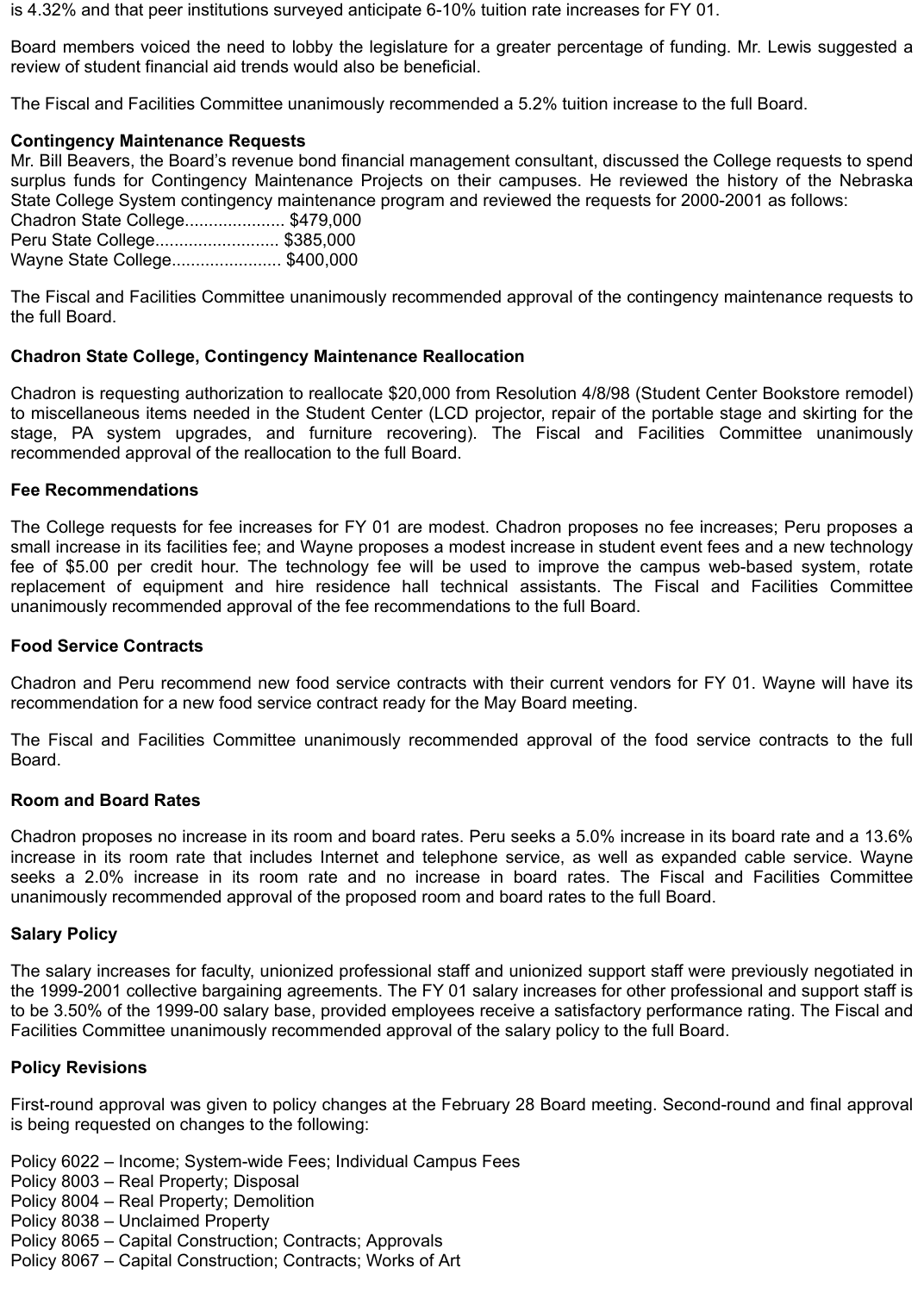The Fiscal and Facilities Committee unanimously recommended approval of the policy revisions to the full Board. In addition, the Council of Presidents will be discussing the minimum dollar amount of applications and awards needing to be reported to the Board.

# **Contracts and Change Orders**

Contracts provided by Peru and a change order provided by Chadron were noted. The Fiscal and Facilities Committee unanimously recommended approval of the contracts and change orders to the full Board.

# **LB 309 Funding**

Acceptance of LB 309 funding by Peru for the Jindra Fine Arts Building and the Heating Plant was noted. In addition, the retrieval of funding for the Theater/Auditorium project was noted. The Fiscal and Facilities Committee unanimously recommended approval of the funding to the full Board.

## **Capital Construction**

Capital construction items submitted by Chadron, Peru and Wayne were reviewed. The Fiscal and Facilities Committee unanimously recommended approval of the capital construction items to the full Board.

## **Peru State College, Fourth Year Free Program**

Ms. Erin Sayer, Director of Residence Life, reported on the retention/housing incentive program that was implemented in 1999-2000. The program was designed to encourage students to remain on campus beyond the initial two years required and to reward students for being good citizens and making above average academic progress towards their degree. During the fall semester 1999, 31 students received the room waiver equal to double occupancy charges towards their student account. The average term GPA for the 31 participants was 3.54, significantly higher than the 2.5 minimum required to participate in the program. The financial impact of the program for the fall was \$26,131.45. The spring semester 2000 saw 23 residents receiving waivers for a total dollar amount of \$19,922. The program has positively impacted the retention of third year students.

# **ACADEMIC AND PERSONNEL COMMITTEE**

## **Tenure Recommendations**

Board members considered the five tenure recommendations submitted by Chadron and the seven submitted by Wayne. The tenure policy was reviewed, as well as the review process that involves peer review, student evaluations, materials provided by the applicant to support the application, and administrative review. Dr. Larry Schultz, Associate Executive Director for Academic Affairs and Legal Services, pointed out the tenure is not awarded merely for completing a certain length of service. Rather tenure is awarded for quality of current professional performance and promise of continued performance. The standards for achieving tenure relate to a demonstrated ability to teaching effectively and to contribute to students' academic growth and development; evidence of continuing preparation and study through scholarly and creative activity; and service to the college and community.

The Academic and Personnel Committee unanimously recommended approval of the tenure recommendations to the full Board.

## **Promotion Recommendations**

Board members considered six Chadron faculty members, one Peru faculty member, and 11 Wayne faculty members recommended for promotion in rank. The granting of promotion requires that each of these persons meet educational and service criteria such as appropriate degree, years of service at the college level, as well as years of service to the State College. In addition, performance criteria must be satisfied that includes a demonstrated ability to teach effectively, contributions to student growth and development, relevant scholarly and creative activity, service to the college, community, and profession, and professional growth and collegial relationships. Peer review, student evaluations, material supplied by the faculty member to support the application, and administrative review and recommendations are involved in the promotion process.

The Academic and Personnel Committee unanimously recommended approval of the promotion recommendations to the full Board.

## **Teaching Excellence Award Nomination**

Beginning in 1984, the Board of Trustees has annually awarded the George Rebensdorf Teaching Excellence Award. The award was established by FirsTier Bank in memory of George Rebensdorf, a long time State College Board Trustee and a FirsTier officer. The funds supporting this award are on deposit with and under the management of The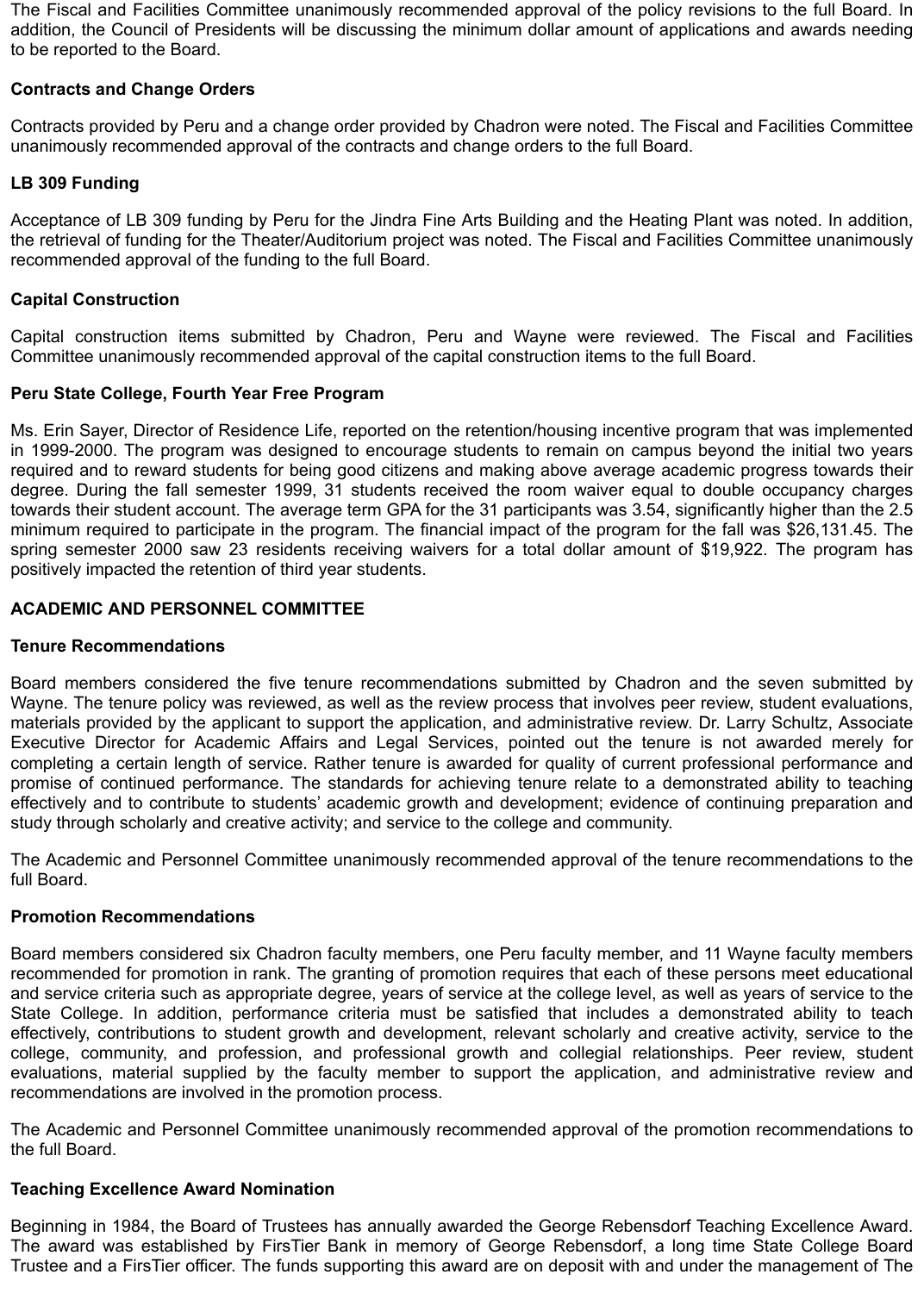Lincoln Foundation, the grantor agency for the Award. Each college nominates one candidate for the award. The Academic and Personnel Committee evaluates the three nominees and then recommends one candidate to the full Board. This recommendation and the resumes of all three nominees are forwarded to The Lincoln Foundation for its concurrence. The Board, following action by The Lincoln Foundation, announces the name of the recipient. The Lincoln Foundation then presents a check for \$3,000 to the recipient during the May Board of Trustees meeting. Following are the names of the 2000 nominees:

Dr. Charles Cressy, Professor of Business, Chadron State College Dr. Dan Holtz, Professor of English, Peru State College Dr. Robert Zahniser, Professor Humanities, Wayne State College

The Academic and Personnel Committee moved to go into Executive Session to evaluate the three nominations. The Committee reconvened in Public Session.

## **Policy Revisions**

First-round approval was given to policy changes at the February 28 Board meeting. Second-round and final approval is being requested on changes to the following:

Policy 3400 – Tuition Remission

Policy 4160 – Degree Programs; Chadron State College

Policy 4170 – Degree Programs; Peru State College

Policy 4180 – Degree Programs; Wayne State College

Policy 5021 – Delegation of Authority to Make Certain Appointments

The Academic and Personnel Committee unanimously recommended approval of the policy revisions to the full Board.

### **Elimination of Educational Media Program at Chadron State College**

At the May 19 meeting the Board will be asked to approve the elimination of the Bachelor of Science and Bachelor of Arts program in Educational Media. The Board first reviewed and approved Educational Media for continuation in 1994. At that time the program produced an average 3.4 graduates per years over the 5-year reporting period. The Coordinating Commission for Postsecondary Education (CCPE), however, scheduled an in-depth review for June 1995 focusing on the adequacy of faculty resources and on the demand for the program in the service region. The CCPE noted that while the review documented a need for this specialization, the enrollments did not indicate a student demand in the area.

Following the in-depth review, the CCPE agreed with the Board's recommendation that the program be given three years to develop and produce the required number of graduates or be discontinued as an undergraduate major and continued as an area of endorsement for teacher education. Following the 1998 supplemental report, which showed an average of 1.8 graduates a year since 1994, the Board recommended that the program be continued for two more years in an effort to develop and produce the required number of graduates. The Board also recommended that a follow-up report be scheduled for June, 2000 to determine the status of the program.

The College recommends at this time that the undergraduate programs in Educational Media be discontinued and that, in compliance with Rule 24 of the Nebraska State Education Department, Educational Media be continued as a graduate level supplemental endorsement.

### **ADJOURNMENT**

The Committee meetings were adjourned at 3:20 p.m.

# **THURSDAY, APRIL 13, 2000**

A regular meeting of the Board of Trustees of the Nebraska State College System was held at Peru State College on Thursday, April 13, 2000.

## **Board Members attending:**

Dr. Alfred Gigstad, Nebraska City Ms. Frances Grimes, Grand Island Ms. Willa Kosman, Scottsbluff Mr. Steve Lewis, Lexington Mr. Jeff Renner, Bellevue Dr. Doug Christensen, Lincoln

### **Student Board Members present:**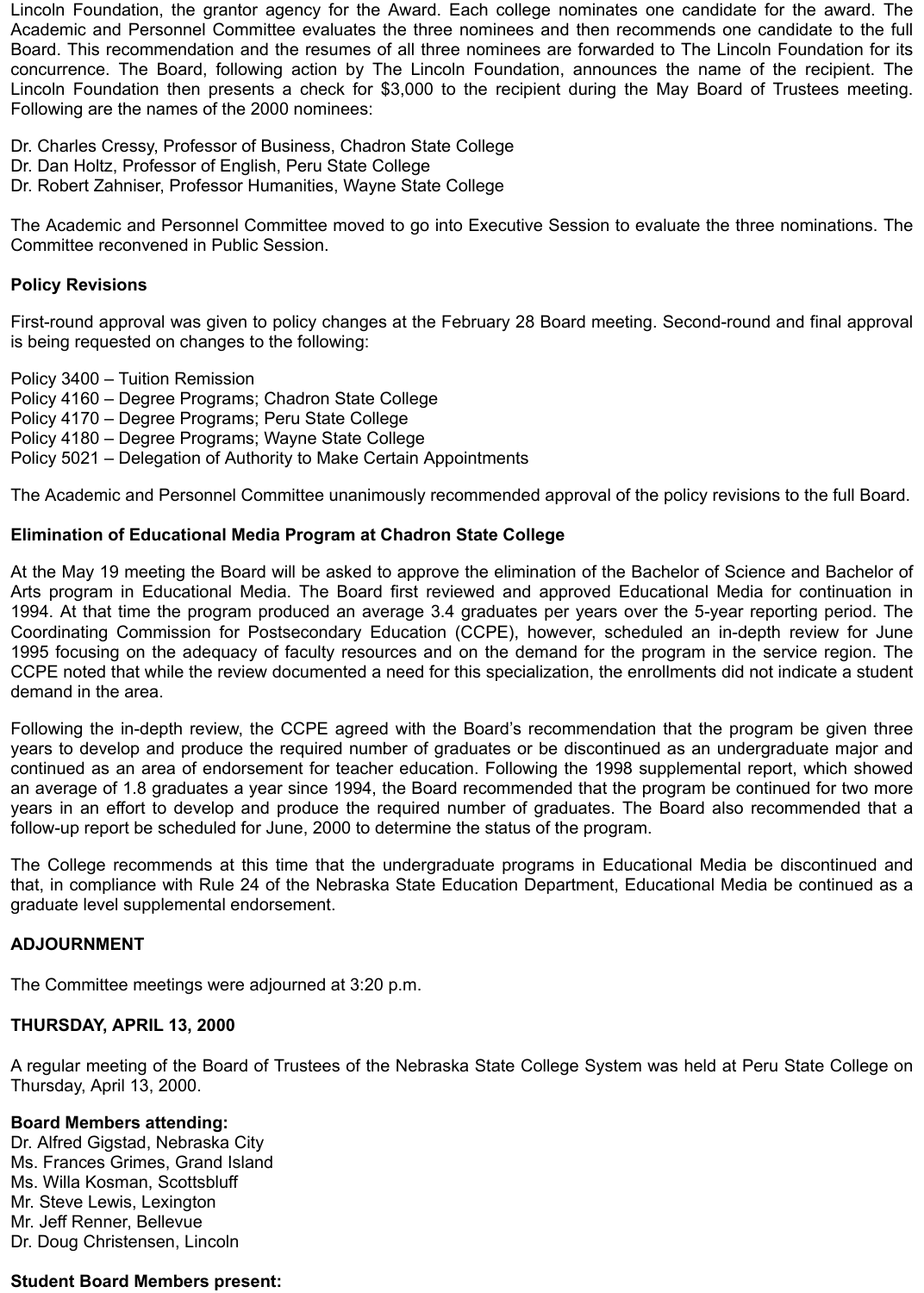Ms. Jessica Cady, Chadron State College Mr. Robert Hollis, Peru State College Mr. Dan Wetherell, Wayne State College

# **System Office Staff participating:**

Mr. Stan Carpenter, Executive Director Dr. Larry Schultz, Associate Executive Director for Academic Affairs & Legal Services Mr. Bruce Donelson, Director, Facilities Management and Planning Ms. Becky Kohrs, Network Specialist/Accountant Ms. Kim Rauscher, Administrative Assistant

### **Others attending:**

Dr. Thomas Krepel, President, Chadron State College Dr. Ben Johnson, President, Peru State College Dr. Sheila Stearns, President, Wayne State College Dr. Joyce Hardy, Senior Vice President for Academic Affairs, Chadron State College Mr. Ed Hoffman, Vice President for Administration, Chadron State College Ms. Jolene Hersch, Interim Director of Human Resources and Development, Chadron State College Dr. Jerome Martin, Vice President for Academic Affairs, Peru State College Dr. Susan Udey, Vice President for Administration and Finance, Peru State College Mr. Ted Harshbarger, Dean of Student Services, Peru State College Mr. Kent Propst, Director of College Advancement, Peru State College Ms. Erin Sayer, Director of Residence Life/Interim Director of Physical Plant, Peru State College Dr. Chet Harper, Professor of Speech/Theatre, Peru State College Dr. Anthony McCrann, Professor of English, Peru State College Ms. Peggy Groff, Coordinator of Special Events, Peru State College Ms. Linda Jacobsen, Business Manager, Peru State College Ms. Karen Fritschle, Assistant to the President, Peru State College Mr. Carl Ellis, Associate Vice President for Technology and Extended Campus, Peru State College Mr. Dan Johnson, Executive Director, Peru State Foundation Dr. Robert McCue, Interim Vice Pres. for Academic Affairs, Wayne State College Ms. Carolyn Murphy, Interim Vice Pres. for Admin. & Finance, Wayne State College Mr. Curt Frye, Vice President and Dean of Students, Wayne State College Ms. Jennifer Chleboun, Wayne State College 2000-2001 Student Trustee Ms. Sheryl Ehmke, Peru State College 2000-2001 Student Trustee Mr. Tom Ward, Chadron State College 2000-2001 Student Trustee Mr. Dan Worth, Bahr Vermeer & Haecker Architects Mr. Mike Daily, Bahr Vermeer & Haecker Architects

Mr. Chad Doane, Olsson Associates

## **Peru State College Students**

Ms. Tammie Robinson, Mr. Tricia McDermott, Mr. Jonathan Annin, Mr. Scott Macholan, Mr. RJ Reid, Mr. Ben Tammen, Ms. Diane Raven, Ms. Melinda Cramer, Mr. Miranda Kernen, Mr. Jamie Sherman, Mr. Ryan Tweedy, Ms. Emily Radler, Mr. Kenny Vodicka, Mr. Ryan Krier, Mr. Tyler Strecker, Ms. Tyree Sejhae, Mr. Zachary Simlson, Ms. Alicia Millard, Ms. Krystal Northouse, Mr. Brad Dorenkamp, Ms. Abigail Meri, Ms. Heather Logston, Ms. Lauren Varvuro, Mr. Matt Davison, Mr. Jordan Boyer, Mr. Nathan Yurk, Mr. Tai Halalilo, Ms. Kim Pukall, Mr. Con Hensen, Mr. Michael Chamberlain, Mr. Alan Gregersen, Mr. Alan Gager, Ms. Cam Pentland, Ms. Stephanie Huffman, and Ms. Kathy Chase

## **CALL TO ORDER**

Dr. Gigstad called the meeting to order at 9:30 a.m.

## **APPROVAL OF MINUTES FROM THE FEBRUARY 28 MEETING**

Mr. Lewis moved and Ms. Kosman seconded a motion to approve the minutes of the February 28 meeting. The motion was unanimously approved.

### **PUBLIC COMMENTS**

Several Peru students and others expressed concern that their views are not being considered by the Peru Administration--specifically regarding the recent termination of the Industrial Technology Program, housing changes at the Centennial Complex, enforcement of a campus-wide sign policy, and non-renewal of English teacher Matthew Mauch. Others expressed appreciation to the Board for its efforts regarding Peru.

## **EXECUTIVE SESSION**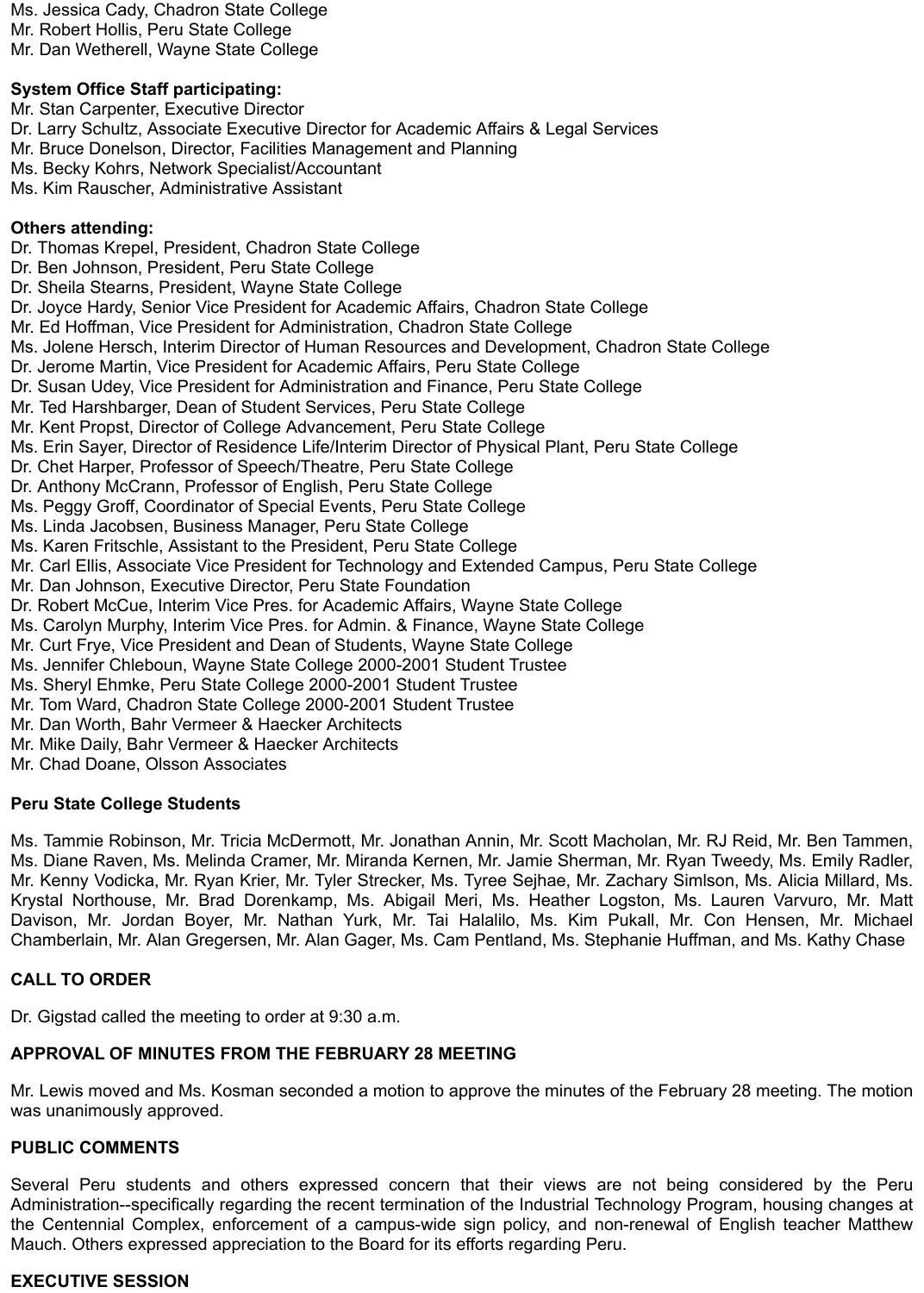The Board voted unanimously to go into Executive Session for the purpose of discussing personnel items. No action was taken.

# **ITEMS FOR DISCUSSION AND ACTION**

# **Academic and Personnel Committee**

Personnel Recommendations

Ms. Kosman moved and Dr. Christensen seconded a motion to approve the personnel recommendations submitted by the Colleges. The motion was unanimously approved.

Tenure Recommendations

Ms. Kosman moved and Dr. Christensen seconded a motion to approve the tenure recommendations for faculty as submitted by the Colleges. The motion was unanimously approved.

Rank Promotion Recommendations

Ms. Kosman moved and Dr. Christensen seconded a motion to approve the recommendations regarding promotion in rank for faculty as submitted by the Colleges. The motion was unanimously approved.

### Teaching Excellence Award Nomination

Ms. Kosman moved and Dr. Christensen seconded a motion to approve the recommendation of the Academic and Personnel Committee for the 2000 Teaching Excellence Award recipient, and submit that recommendation to The Lincoln Foundation for final approval. The motion was unanimously approved.

Policy Revisions

Ms. Kosman moved and Mr. Lewis seconded a motion to give second-round and final approval of technical changes to the following policies:

Policy 3400: Tuition Remission

A correction under the State Tuition Waiver section changes the formula to be based upon gross resident tuition rather than gross resident enrollment.

Policy 4160: Degree Programs; Chadron State College Policy 4170: Degree Programs; Peru State College Policy 4180: Degree Programs; Wayne State College

Changes reflect program changes made at each of the State Colleges during the past two years.

Policy 5021: Delegation of Authority to Make Certain Appointments

The change requires a summary report to the Board on all full and part-time staff appointments be made on an annual basis, instead of the current semester requirement.

The motion was unanimously approved.

### **Fiscal and Facilities Committee**

### **Tuition Rates**

Mr. Renner moved and Ms. Grimes seconded a motion to approve the following 2000-01 tuition rates:

Undergraduate Resident -- \$65.75 Graduate Resident -- \$82.50 Undergraduate Non-Resident -- \$131.50 Graduate Non-Resident -- \$165.00 In addition, the non-resident scholars rate shall be identical to the undergraduate resident rate.

The motion was unanimously approved.

Board members expressed the need to address the issue of declining state funding. Trustee Christensen suggested planning a strategy prior to the next legislative session that would address the issue of declining state support.

## **Fee Recommendations**

Mr. Renner moved and Ms. Grimes seconded a motion to approve the fee schedules for 2000-01 as submitted by the Colleges. The motion was unanimously approved.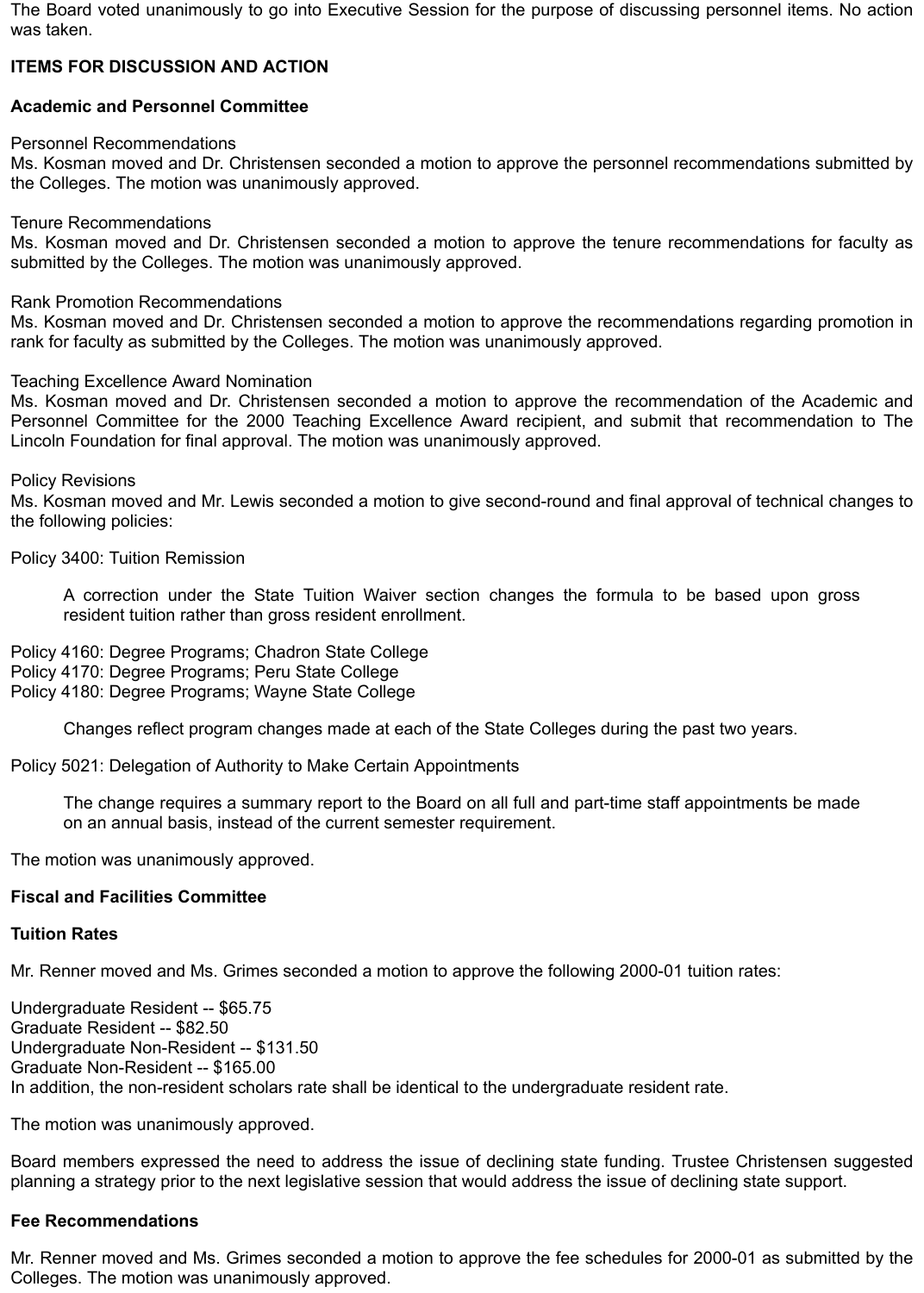### **2000-01 Salary Policy**

Mr. Renner moved and Ms. Grimes seconded a motion to approve the 2000-01 salary policy as follows:

Faculty (SCEA): As per collective bargaining agreement (3.5% across the board for all bargaining unit members with satisfactory performance), plus a \$200 comparability base adjustment for returning faculty members who occupy the ranks of associate professor, assistant professor and instructor.

Unionized Professional Staff (NSCPA): As per collective bargaining agreement (3.0% across the board to all bargaining unit members with satisfactory or better performance) and any additional adjustments required by the collective bargaining contract.

Unionized Support Staff (NAPE): As per collective bargaining agreement (3.50% across the board to all bargaining unit members with satisfactory or better performance).

Other Professional Staff: Each campus and the System Office is authorized to provide salary increases equal to 3.50% of its 1999-00 salary base for this specific group of employees, with the increases provided to all employees with a satisfactory performance rating.

Other Support Staff: Each campus and the System Office is authorized to provide salary increases equal to 3.50% of its 1999-00 salary base for this specific group of employees, with the increases provided to all employees with a satisfactory performance rating.

In addition to the salary increases specified above, Board Policy 5405 calls for the employer contribution to the retirement plan to remain at 7.5%.

The motion was unanimously approved.

#### **Grant Applications**

Mr. Renner moved and Ms. Grimes seconded a motion to approve the grant applications as submitted by the Colleges:

Chadron – Fourth Annual Learn and Serve Conference -- \$225 requested from the Nebraska Volunteer Service **Commission** 

Chadron – Service Learning Project/Brooks Hall Pursuit of Knowledge 2000 -- \$500 requested from the Nebraska Consortium for Service-Learning in Higher Education

Peru – Biological Surveys and Inventories – extension of existing grant requested from the National Science Foundation

Peru – Research Experience for Undergraduates -- \$10,000 requested from the National Science Foundation

The motion was unanimously approved.

#### **Grant Awards**

Mr. Renner moved and Ms. Grimes seconded a motion to approve the grant awards as submitted by the Colleges:

Chadron – Fourth Annual Learn and Serve Conference -- \$225 awarded by the Nebraska Volunteer Service **Commission** 

Peru – Biological Surveys and Inventories – extension of existing grant from the National Science Foundation

Peru – Research Experience for Undergraduates -- \$10,000 awarded by the National Science Foundation

Wayne – Nebraska Writing Project Rural Institute -- \$20,106 awarded by the Eisenhower Professional Development Program

Wayne – Native American Mathematics Education (NAME) -- \$45,561 awarded by the Eisenhower Professional Development Program

The motion was unanimously approved.

#### **Policy Revisions**

Mr. Renner moved and Ms. Grimes seconded a motion to give second-round and final approval of technical changes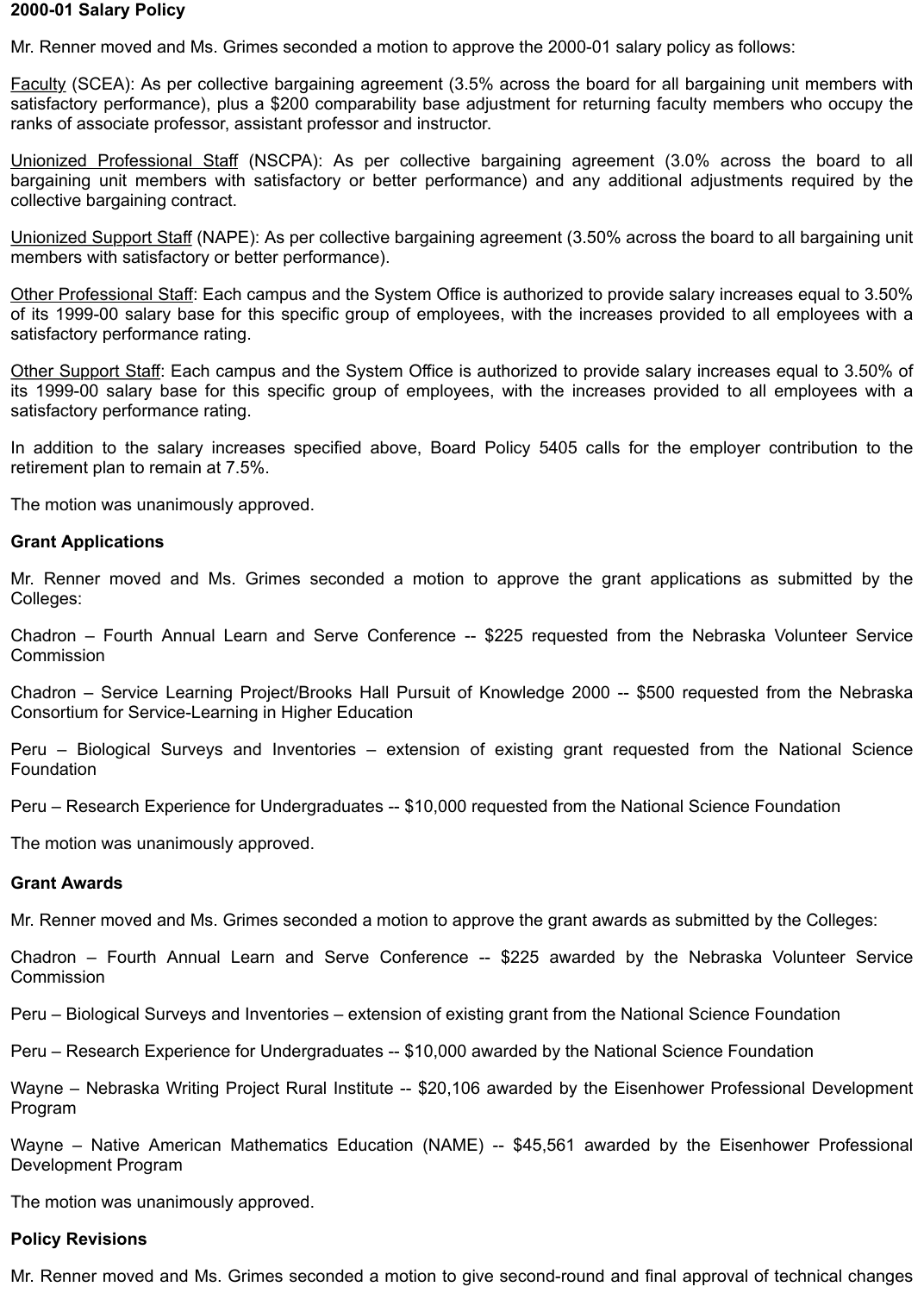to Policy 6022: Income; System-wide Fees; Individual Campus Fees

A revision to allow the colleges to establish a late payment charge for unpaid fees and contractual obligations due the colleges.

The motion was unanimously approved.

### **Food Service Contracts**

Mr. Lewis moved and Mr. Renner seconded a motion to approve the 2000-01 food service contract recommendations submitted as follows:

Chadron – Chartwells

Peru – Sodexho-Marriott, Inc.

A recommendation is anticipated from Wayne at the May 19 Board meeting. The motion was unanimously approved.

### **Room and Board Rates**

Mr. Lewis moved and Mr. Renner seconded a motion to approve the 2000-01 room and board rate proposals as submitted. The motion was unanimously approved.

### **Contingency Maintenance Requests**

Mr. Lewis moved and Mr. Renner seconded a motion to approve resolutions authorizing the colleges to spend surplus funds for contingency maintenance projects on their campuses as follows:

Chadron -- \$490,000

Peru -- \$385,000

Wayne -- \$400,000

The motion was unanimously approved.

## **Chadron State College, Contingency Maintenance Reallocation**

Mr. Lewis moved and Mr. Renner seconded a motion to authorize Chadron to reallocate \$20,000 from Resolution 4/8/98 (Student Center Bookstore remodel) to miscellaneous items needed in the Student Center (LCD projector, repair of the portable stage and skirting for the stage, PA system upgrades, and furniture recovering). The motion was unanimously approved.

### **Contracts**

Ms. Grimes moved and Dr. Christensen seconded a motion to approve the contracts submitted:

Peru – Pate Hall at Centennial Complex -- \$14,180 for architect study for painting and carpeting and conversion to kitchens (BANS)

Peru – Campus Water System -- \$19,774 for construction phase professional services (LB 878)

Peru – TJ Majors Third Floor Ceiling Repair -- \$20,860 for professional services for ceiling replacement (LB 309)

The motion was unanimously approved.

### **Change Orders**

Ms. Grimes moved and Mr. Renner seconded a motion to approve the change orders submitted:

Chadron – Parking Lot located in the southeast corner of campus -- \$13,366.50 for pavement, curb and gutter, light pole base, electrical conduit (contingency maintenance funds)

The motion was unanimously approved.

## **LB 309 Funding**

Ms. Grimes moved and Mr. Lewis seconded a motion to approve the acceptance and retrieval of LB 309 allocations as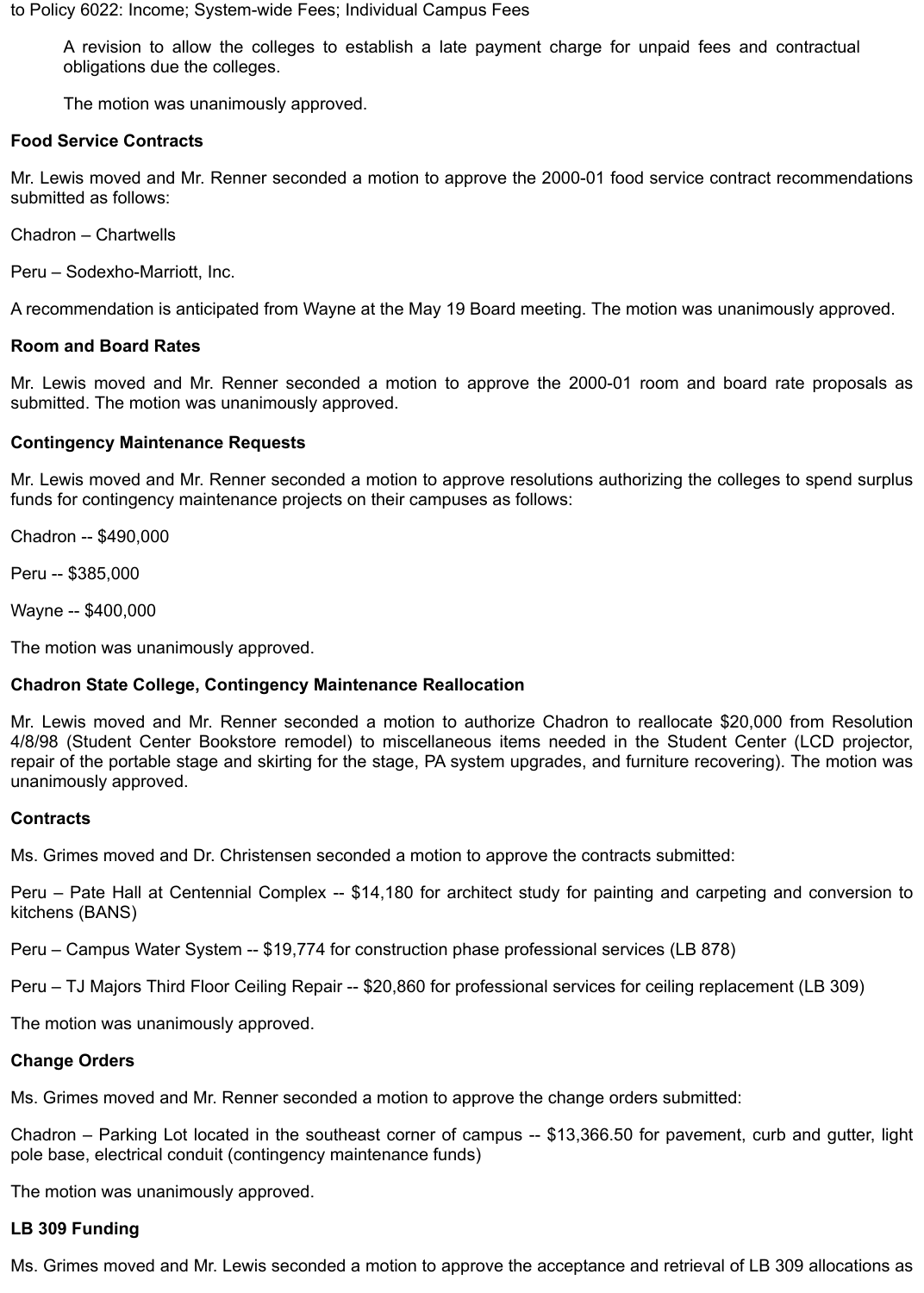follows:

Peru – acceptance of an additional \$750 for Jindra Fine Arts Building railing repair due to higher than anticipated bids for materials

Peru – acceptance of \$8,500 for the Heating Plant feedwater pumps

Peru – retrieval of \$80 from the Theater/Auditorium roof repair

The motion was unanimously approved.

## **Policy Revisions**

Ms. Grimes moved and Mr. Renner seconded a motion to give second-round and final approval of changes to the following policies:

Policy 8003: Real Property; Disposal

A revision to eliminate the appraisal requirement.

Policy 8004: Real Property; Demolition

A clarification that ownership of real property being considered for demolition remains with the Board of Trustees unless state funds are sought to pay for the cost of demotion.

Policy 8038: Unclaimed Property

A revision providing directives on disposition of unclaimed property in keeping with State Statutes.

Policy 8065: Capital Construction; Contracts; Approvals

A revision to increase dollar limits for contracts and change orders that can be approved by the College Presidents.

Policy 8067: Capital Construction; Contracts; Works of Art

A revision specifying that funding for works of art is not to be included in construction/renovation projects of certain utilitarian nature.

The motion was unanimously approved.

## **Chadron State College, Burkhiser Project Substantial Completion Designation**

Ms. Grimes moved and Mr. Lewis seconded a motion to ratify the inspection committee's recommendation to accept Burkhiser Technology Complex as substantially complete. The motion was unanimously approved.

## **Chadron State College, Memorial Hall Renovation Design/Development Documents**

Ms. Grimes moved and Mr. Renner seconded a motion to receive the Chadron State College Memorial Hall Renovation Design and Development documents as presented by Dan Worth of Bahr Vermeer & Haecker and Chad Doane of Olsson Associates. The motion was unanimously approved. Design development documents will be scheduled for approval at the May 19 Board meeting, and construction document approval will be requested at the June 30 meeting.

## **Peru State College, Bids for New Water System**

Ms. Grimes moved and Mr. Renner seconded a motion to accept the low bid for the water system project as remitted by Triple S Construction of Falls City, NE for \$215,512.50. Olsson Associates reviewed all bids and supports the recommendation of Triple S. The motion was unanimously approved. Substantial completion is expected by August 18, 2000 and final completion on or before September 8, 2000.

## **Peru State College, LB 1138 Funding Changes**

Ms. Grimes moved and Mr. Renner seconded a motion to approve the request by Peru State College to expend \$528,481 remaining from LB 1138 Miscellaneous Renewal Projects for LB 1138 Hoyt Science Hall renovation and classroom addition. The motion was unanimously approved.

## **Peru State College, Library/Old Gym Renovation Project Contract Extension**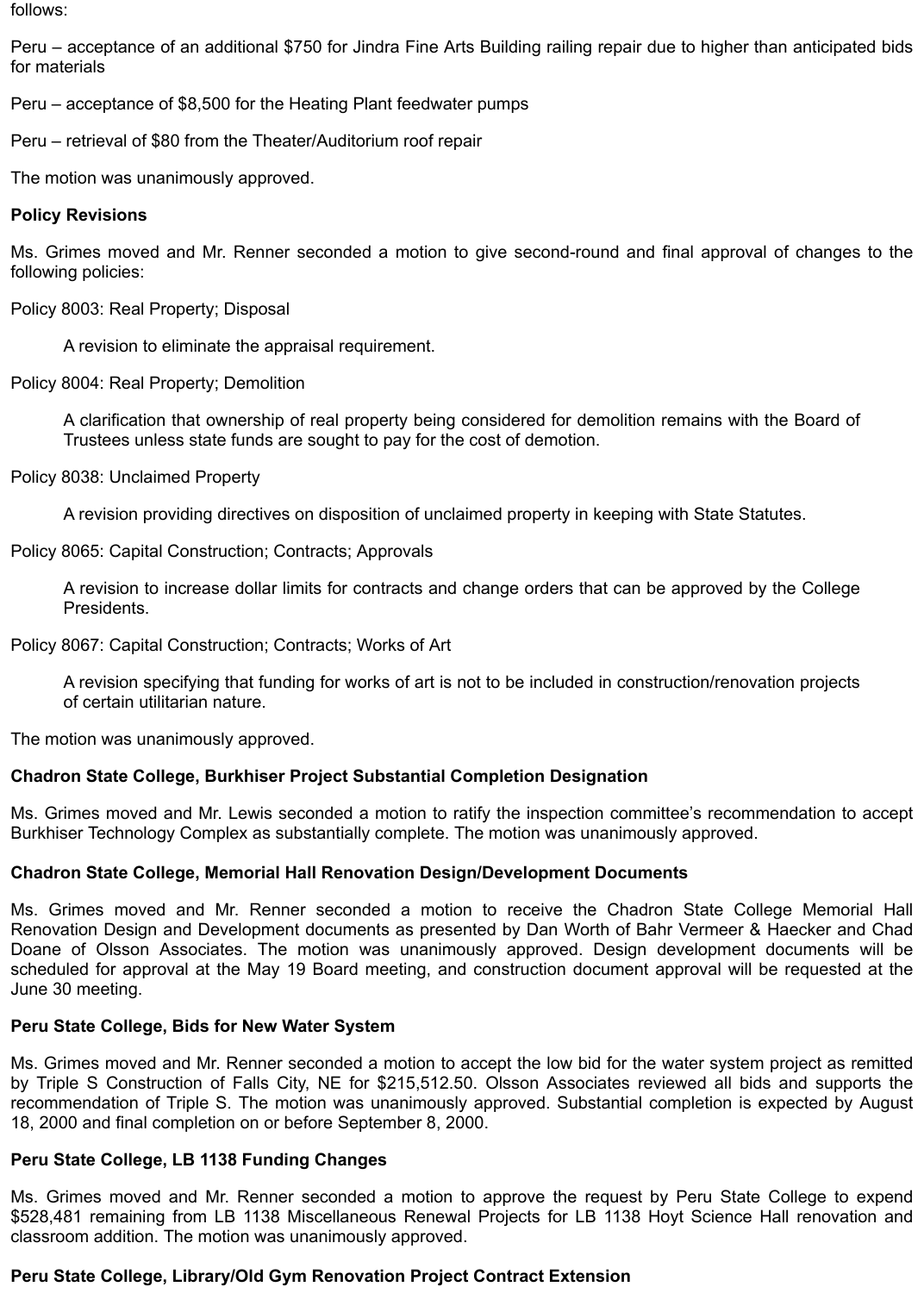Ms. Grimes moved and Mr. Lewis seconded a motion to authorize extension of the contract for professional services with The Clark Enersen Partners for the Library/Old Gym Renovation Projects at Peru State College and authorize Peru to initiate the design phases of the project. The contract extension shall cover the Schematic Design, Design Development, Construction Documents and Construction Phases. The fee for those services, including reimbursables, shall not exceed \$445,000. The motion was unanimously approved.

# **Peru State College, Purchase of Longley Property**

Ms. Grimes moved and Mr. Lewis seconded a motion to approve the purchase of the Longley Property, 0.57 acres adjoining Peru State College campus, at a cost of \$570 plus legal costs. The motion was unanimously approved.

## **Wayne State College, Memorial Stadium Revised Program Statement**

Ms. Grimes moved and Mr. Lewis seconded a motion to receive the Wayne State College Memorial Stadium renovation/expansion program statement. The motion was unanimously approved. Approval of the program statement is scheduled for the May 19 Board meeting.

## **Wayne State College, Studio Arts Renovation Project Final Completion Designation**

Ms. Grimes moved and Mr. Lewis seconded a motion to authorize final completion designation for the Wayne State College Studio Arts renovation project. The motion was unanimously approved.

### **ITEMS FOR INFORMATION AND DISCUSSION**

### **Academic and Personnel Committee**

### **Affirmative Action Report and Statement**

Signed affirmations by each President regarding their college's commitment to offering equal employment and educational opportunities, and prohibiting discrimination based on political or religious opinions or affiliations, race, color, age, sex, national origin, marital status or handicap have been placed on file in the System Office.

### **Peru State College, Cooperative Agreements with Community Colleges**

As directed by the Board of Trustees during the February 28, 2000 meeting, Peru conducted a review of their relationships with community colleges in terms of the Industrial Technology (IT) program. At the present time, the Bachelor of Technology (BT) degree offered by Peru and the existing articulation agreements provide adequate educational opportunities for students to combine technical skills with a management-oriented education. The BT program meets existing workforce and student needs. Peru will continue to explore options that will allow students to earn a secondary education endorsement in Industrial Technology through Peru using technical courses from community colleges and distance learning as appropriate for selected IT courses.

### **Chadron State College, Elimination of Educational Media Undergraduate Degrees**

At the May 19 meeting, the Board will be asked to approve the elimination of the Bachelor of Science and Bachelor of Arts programs in Educational Media at Chadron, and, in compliance with Rule 24 of the Nebraska State Education Department, Educational Media will continue as a graduate level supplemental endorsement.

## **Update on Wayne State College Energy System Contract**

For 30 years, Wayne has contracted with Energy Systems to provide steam and chilled water to the campus. Energy Systems has proposed a 3-month extension of the lease and right-of-way agreement that expired February 10, 2000, and has proposed a new agreement that would increase the College's expenses by approximately 21%. At the February 28 Board meeting, the law firm of Cline, Williams, Wright, Johnson & Oldfather was retained to represent Wayne's interests in this matter. Bruce Wright of the firm has been corresponding with attorneys for Energy Systems. In addition, Allvine and Associates has proposed a consulting contract to assist in evaluation of the existing system and various options for the College to pursue.

## **Campus 2000-01 Occupancy and Income Potential Reports**

Chadron, Peru and Wayne provided potential occupancy and income reports for Fall 2000 and Spring 2001.

# **Peru State College, Fourth-Year-Free Program**

At the April 1999 meeting, the Board of Trustees gave approval to Peru to implement a retention/housing incentive program for students who have lived in the residence halls for three or more years. Ms. Erin Sayer presented an update on the program during the Committee meeting held on April 12.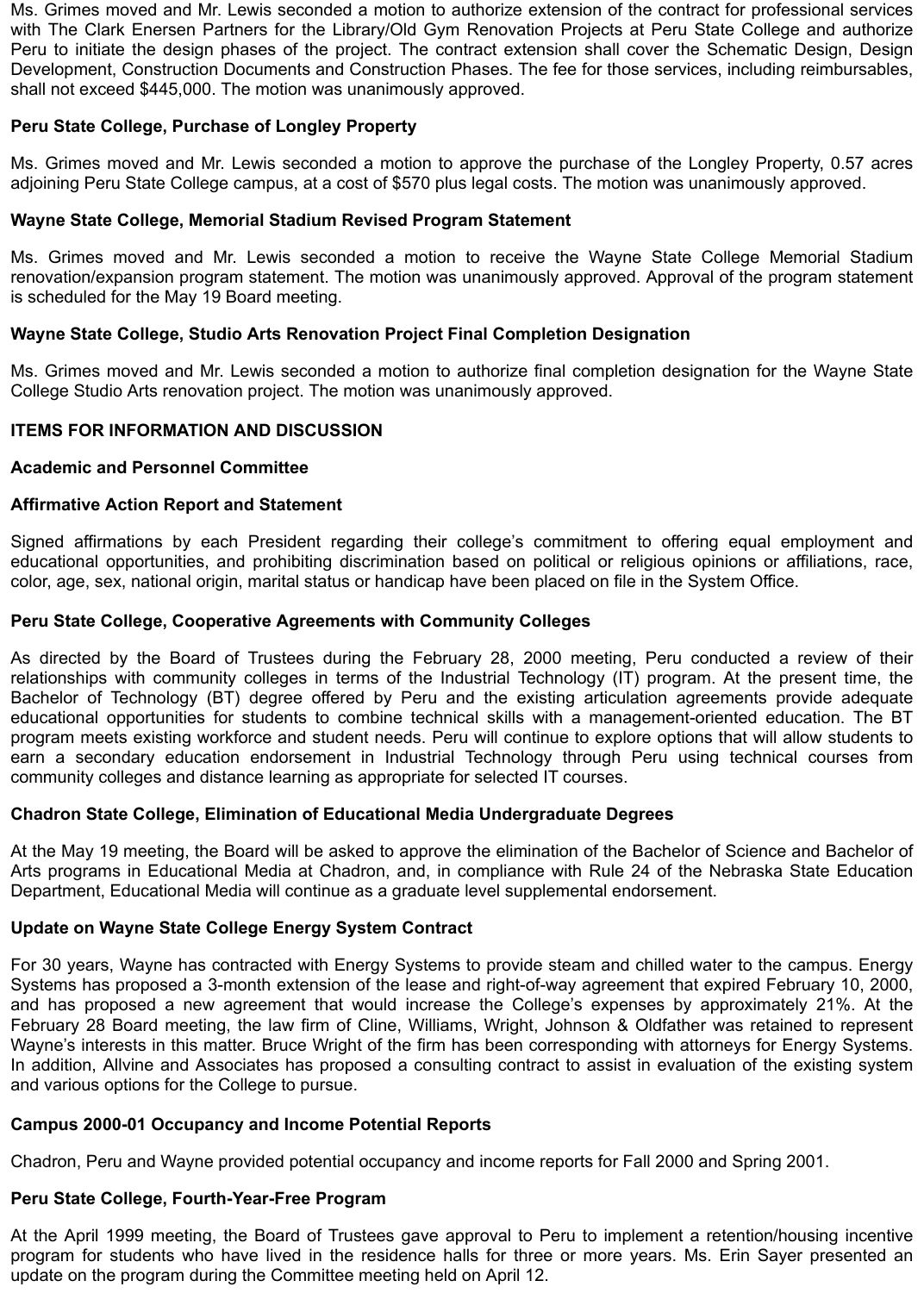### **Contracts**

The following contracts were reported to the Board for information only.

Chadron – Mari Sandoz High Plains Heritage Center -- \$116,385 for professional services covering basic items present in the Program Statement approved by the Board on March 11, 1994 (CSC Foundation)

Peru – Wheeler Activity Center -- \$2,500 for architect study of sidewalk replacement (LB 309)

Peru – Theater/Auditorium -- \$750 for architect study of niche repair (LB 309)

Peru – Theater/Auditorium -- \$1,750 for architect study of loft wall repair (LB 309)

Peru – Larson Building -- \$18,565 to replace condensate return line (LB 309)

Wayne – Athletic Department/President's Office -- \$11,361.50 for collection and evaluation of information (cash funds)

### **Change Orders**

The following change orders were reported to the Board for information purposes.

Chadron – Parking lot southeast corner of campus -- \$6,455.63 deduct for seeding (Contingency Maintenance)

Peru – Campus -- \$3,301 for water system survey no. 1 (LB 878)

### **Campus Physical Plant Status Reports**

Chadron, Peru and Wayne provided physical plant status reports to the Board for information purposes. Copies are attached to the official minutes.

### **Personnel Recommendations**

Personnel recommendations not requiring Board approval were reported for information.

### **Executive Director's Report**

Executive Director Carpenter expressed appreciation for the work done by State Senators in districts in or near the Colleges for securing funding for the NSC's mid-biennium deficit requests, including the Chadron maintenance building and asbestos abatement issues at Peru and Wayne. A letter was sent to each of the Appropriations Committee members and Governor Johanns thanking them for their support. (President Stearns informed the Board that a \$6,500 contract would be extended to the asbestos assessment company that performed the original analysis to take the project through the bid process.)

Mr. Carpenter asked Trustee Christensen to comment on recent Pre-K through 16 Steering Committee activities. He indicated that an Advisory Council, to be composed of 100+ individuals representing various sectors of education in Nebraska, is being formed, and that a conference is being planned for later this year, focusing on the connections between K-12 and higher education. Executive Director Carpenter is the representative of the State Colleges on the P-16 Steering Committee.

The System Office has been working with the Transportation Service Bureau (TSB) regarding a change in the way the colleges will be billed for their use of state cars. The substantial increase in cost will be built into the operating budgets to be presented to the Fiscal and Facilities Committee at its May 19 meeting.

In addition, property insurance rates are also due to increase substantially in the next year. These increased costs will also be reflected in the operating budget requests.

Mr. Carpenter reported on his attendance at the Association of Governing Boards (AGB) conference held in New Orleans in March. He also met with representatives from the National Association of System Heads (NASH) to discuss governance issues. Ms. Sheryl Lindau also attended the conference and found the pre-session workshop to be particularly beneficial.

The Governor has signed LB 1003, creating a Higher Education Savings Plan. The program accepts and invests contributions from participants to pay for future education costs for designated beneficiaries. Participants enter into an agreement with the state that the investment, earnings, and interest will be used for college expenses by the named beneficiary. The program becomes operable on January 1, 2001.

### **Presidents' Reports**